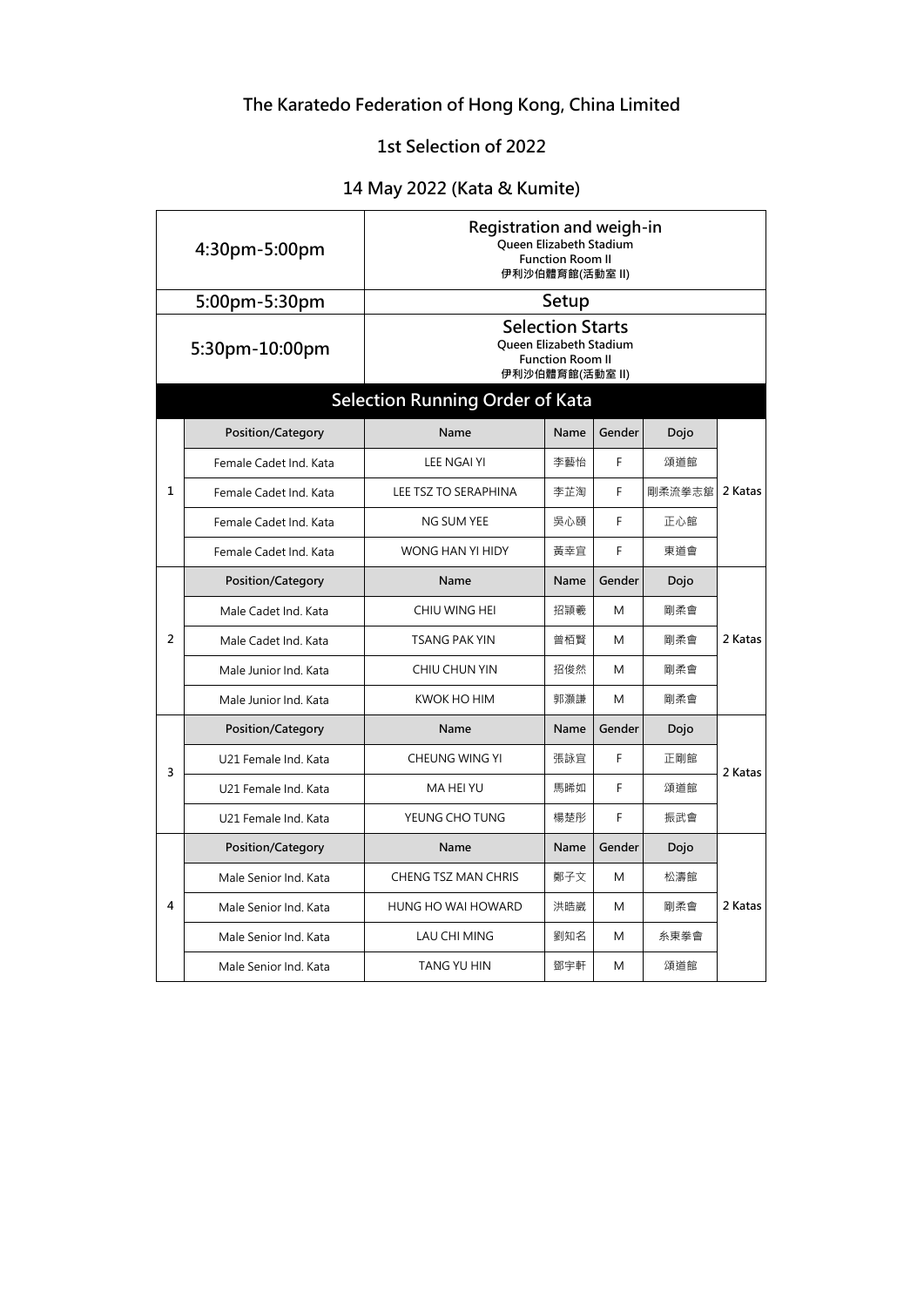# **The Karatedo Federation of Hong Kong, China Limited**

### **1st Selection of 2022**

## **14 May 2022 (Kata & Kumite)**

| 4:30pm-5:00pm |                                                    | Registration and weigh-in<br><b>Oueen Elizabeth Stadium</b><br><b>Function Room II</b><br>伊利沙伯體育館(活動室 II) |                   |                    |  |
|---------------|----------------------------------------------------|-----------------------------------------------------------------------------------------------------------|-------------------|--------------------|--|
|               | 5:00pm-5:30pm                                      | Setup                                                                                                     |                   |                    |  |
|               | 5:30pm-10:00pm                                     | <b>Selection Starts</b><br>Queen Elizabeth Stadium<br><b>Function Room II</b><br>伊利沙伯體育館(活動室 II)          |                   |                    |  |
|               |                                                    | <b>Selection Running Order of Kumite</b>                                                                  |                   |                    |  |
| No.           | AO                                                 | AKA                                                                                                       | Remark            | No. of Match       |  |
| 1             | 招頴羲<br>剛柔會<br>Male Cadet Ind. Kumite -52kg (3人)    | 鄭學誠<br>正空會<br>Male Cadet Ind. Kumite -52kg (3人)                                                           |                   | Round 1            |  |
| 2             | 李弦澤<br>正空會<br>Male Junior Ind. Kumite -55kg (2人)   | 招俊然<br>剛柔會<br>Male Junior Ind. Kumite -55kg (2人)                                                          |                   | Round 1            |  |
| 3             | 招頴羲<br>剛柔會<br>Male Cadet Ind. Kumite -52kg (3人)    | 何宇廷<br>東道會<br>Male Cadet Ind. Kumite -52kg (3人)                                                           |                   | Round 2            |  |
| 4             | 李弦澤<br>正空會<br>Male Junior Ind. Kumite -55kg (2人)   | 招俊然<br>剛柔會<br>Male Junior Ind. Kumite -55kg (2人)                                                          |                   | Round <sub>2</sub> |  |
| 5             | 鄭學誠<br>正空會<br>Male Cadet Ind. Kumite -52kg (3人)    | 何宇廷<br>東道會<br>Male Cadet Ind. Kumite -52kg (3人)                                                           | 若仍未分勝負,<br>便需再打   | Round 3            |  |
| 6             | 李弦澤<br>正空會<br>Male Junior Ind. Kumite -55kg (2人)   | 招俊然<br>剛柔會<br>Male Junior Ind. Kumite -55kg (2人)                                                          | 若勝出二場,<br>便不需打第三場 | Round 3            |  |
| 7             | 蔡韻瑜<br>剛柔會<br>Female Senior Ind. Kumite -55kg (5人) | 張珠銀<br>東道會<br>Female Senior Ind. Kumite -55kg (5人)                                                        |                   | Round 1            |  |
| 8             | 林祉真<br>罡心館<br>Female Senior Ind. Kumite -55kg (5人) | 石塚叡彌沙<br>正德館<br>Female Senior Ind. Kumite -55kg (5人)                                                      |                   | Round 1            |  |
| 9             | 郭鎧彤<br>剛柔會<br>Female Senior Ind. Kumite -61kg (2人) | 周曦活<br>正空會<br>Female Senior Ind. Kumite -61kg (2人)                                                        |                   | Round 1            |  |
| 10            | 馬銍鍵<br>研心社<br>U21 Male Ind. Kumite -67kg (2人)      | 黃港鵬<br>正空會<br>U21 Male Ind. Kumite -67kg (2人)                                                             |                   | Round 1            |  |
| 11            | 馬潤庭<br>研心社<br>Male Senior Ind. Kumite -55kg (2人)   | 梁文謙<br>全技會<br>Male Senior Ind. Kumite -55kg (2人)                                                          |                   | Round 1            |  |
| 12            | 鄭栩彬<br>正空會<br>Male Senior Ind. Kumite -60kg (2人)   | 周家謙<br>剛柔會<br>Male Senior Ind. Kumite -60kg (2人)                                                          |                   | Round 1            |  |
| 13            | 馬銍鍵<br>研心社<br>Male Senior Ind. Kumite -67kg (2人)   | 李振豪<br>正空會<br>Male Senior Ind. Kumite -67kg (2人)                                                          |                   | Round 1            |  |
| 14            | 黃智謙<br>東道會<br>Male Senior Ind. Kumite -84kg (2人)   | 劉百恒<br>松濤館<br>Male Senior Ind. Kumite -84kg (2人)                                                          |                   | Round 1            |  |
| 15            | 蔡韻瑜<br>剛柔會<br>Female Senior Ind. Kumite -55kg (5人) | 倪依依<br>正空會<br>Female Senior Ind. Kumite -55kg (5人)                                                        |                   | Round 2            |  |
| 16            | 林祉真<br>罡心館<br>Female Senior Ind. Kumite -55kg (5人) | 張珠銀<br>東道會<br>Female Senior Ind. Kumite -55kg (5人)                                                        |                   | Round 2            |  |
| 17            | 郭鎧彤<br>剛柔會<br>Female Senior Ind. Kumite -61kg (2人) | 周曦活<br>正空會<br>Female Senior Ind. Kumite -61kg (2人)                                                        |                   | Round 2            |  |